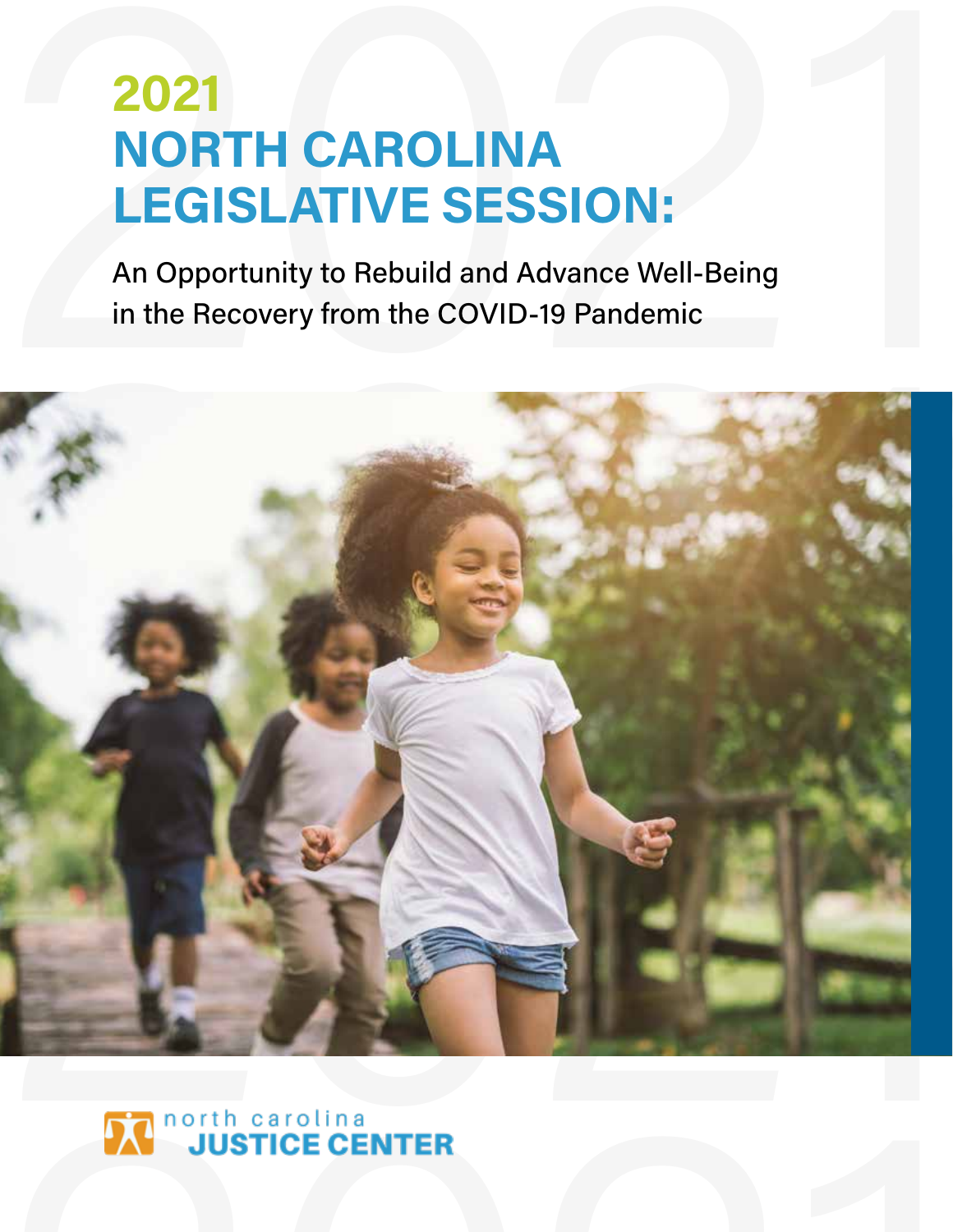## **February 2021**

Nearly a year into the nation's COVID-19 public health and economic crisis, North Carolina lawmakers are embarking on a new legislative session.

With a year of data and information available to use to address ongoing challenges in our state, lawmakers have a unique opportunity to learn from the past—well before the onset of the pandemic—and move forward policies that will advance the well-being of *all* North Carolinians in the recovery from the crisis as well as in the future.

This legislative agenda lays out the principles and policies that must guide North Carolina's ongoing response to the pandemic and address the underlying systemic changes necessary to ensure every North Carolinian—white, Black, and brown—thrives as part of an equitable recovery. This is the only way to help our state rebuild and be stronger for future generations.

We are at a crossroads. Even with the promise of the vaccine, there is an urgency to act now before any more North Carolinians and their families needlessly suffer from the fallout of the pandemic. COVID-19 didn't cause the fissures and broken structures that have long plagued those in our state who are or were incarcerated, or struggled with joblessness, health challenges, or paying their bills, or came from immigrant communities. It merely exacerbated those longstanding problems and brought them to light. We must take this opportunity to rebuild and improve our policies and systems to avert future disasters. If not now, *when?*

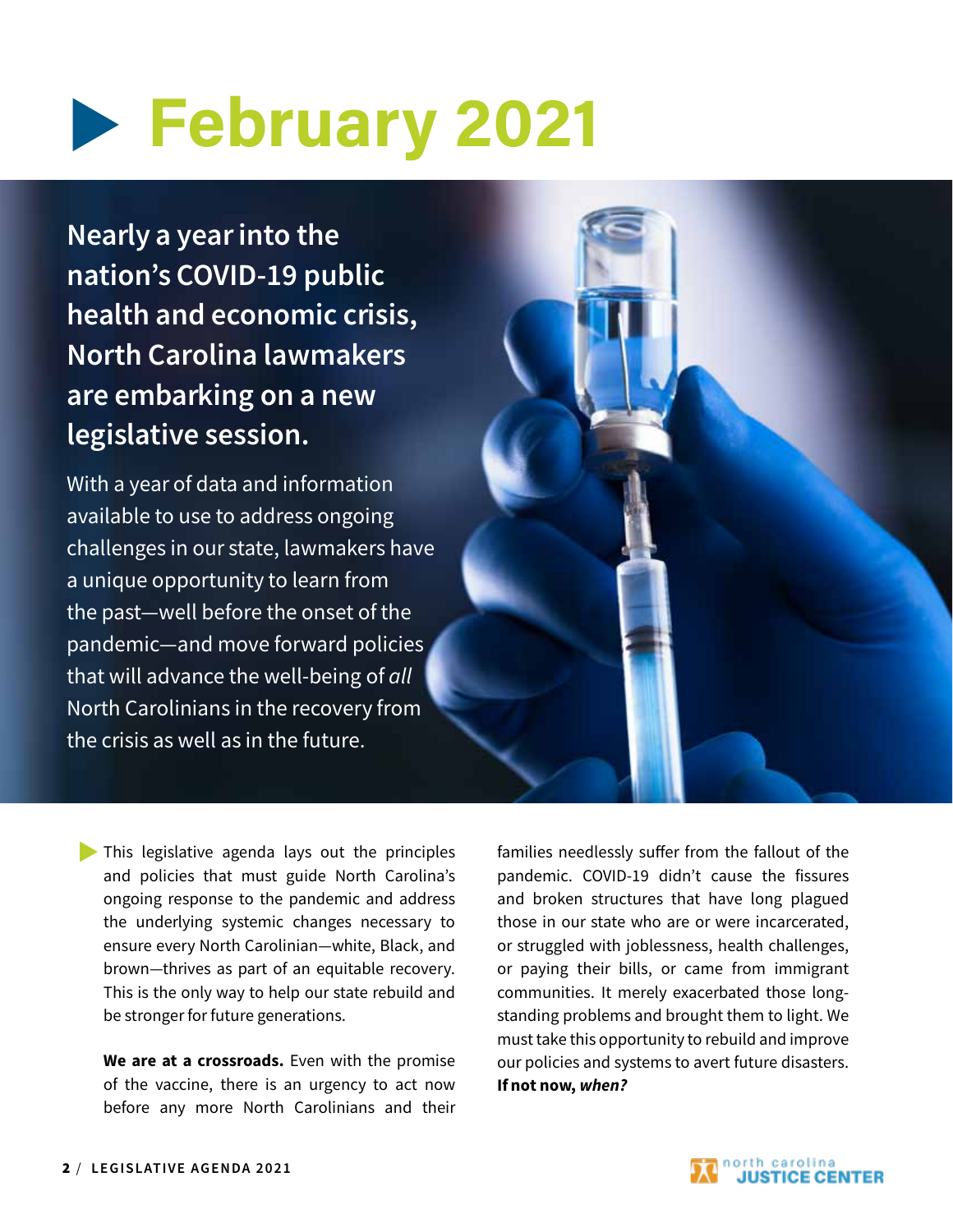## **IMMEDIATE RECOMMENDATIONS FOR COVID-19 PANDEMIC RESPONSE**

## Ensure comprehensive response that centers those at risk and advances solutions that build inclusive systems in the future



## **DEVELOP ECONOMIC SUPPORTS**

- Ensure COVID-19 relief includes appropriation of unreserved balance and makes a state level commitment to support people, communities, and public institutions.
- **Devote economic development resources** to expanding employee ownership to save locally owned businesses and build family wealth as well as targeting grant and other supports to Historically Underutilized Businesses (HUB) hit hard by COVID-19.
- $\bullet$  Ensure that the COVID-19 vaccine distribution strategy is equitable and accounts for the longstanding challenges experienced in communities of color, including, trust, infrastructure, and isolation.

### **IMPROVE HEALTH SYSTEMS**

 $\bullet$  Support rural hospitals inundated by the stress of managing a persistent COVID-19 surge in the absence of support from Medicaid expansion.

 $\bullet$  Implement timely distribution of the COVID-19 vaccine so that doses are not discarded due to spoilage.

## **PROTECT WORKERS' RIGHTS**

- Address the spread of COVID-19 in high-risk, high contact sectors such as meatpacking, correctional institutions, long term care facilities, migrant housing, etc.
- Require the NC Department of Labor (NCDOL) to respond to COVID-related complaints about unsafe working conditions and conduct inspections to protect workers. No worker should face exposure to COVID-19 due to the negligence of their employer.
- Require employers to follow CDC guidelines for COVID-19, including requiring wearing of face coverings for workers and customers, health screenings for workers and customers, ensuring social distance is maintained, and other requirements.

 *(continued page 4)*

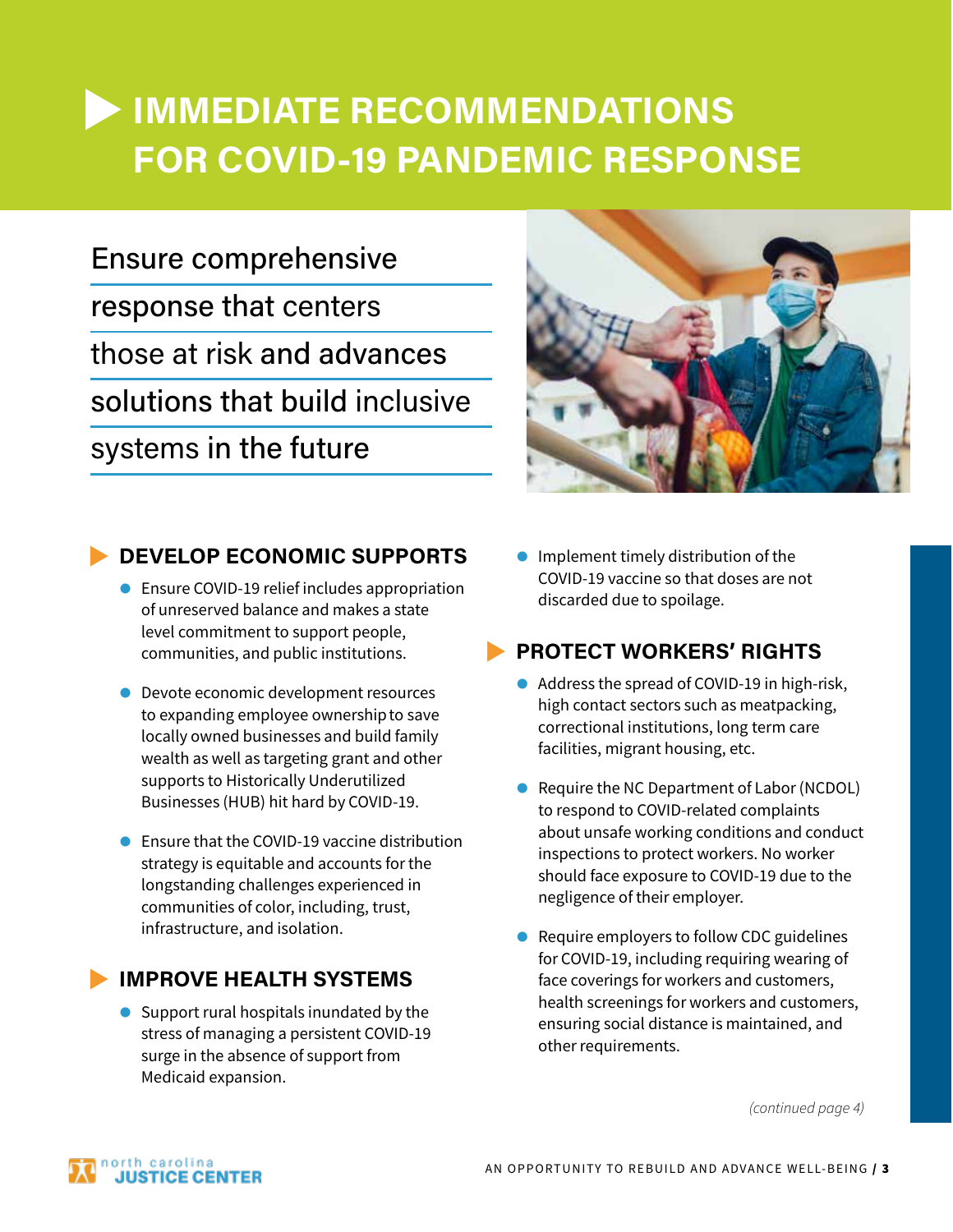## **IMMEDIATE RECOMMENDATIONS FOR COVID-19 PANDEMIC RESPONSE** *(cont.)*



## **ENSURE HOUSING, UTILITY, AND ENVIRONMENTAL SUPPORTS**

- **Quickly appropriate federal Emergency** Rental Assistance Funds, with few requirements beyond what is required by federal law to get help to tenants and landlords as fast as possible.
- $\bullet$  Provide funds to help people financially harmed by the COVID-19 pandemic pay their utility bills.

### **PROTECTIONS IN SCHOOLS**

- Measure and certify classroom air quality to prepare for a return to in-school learning. Make HVAC upgrades where needed.
- **•** Provide PPE and ensure facilities are prepared to accommodate strict COVID-19 safety guidelines.

## **STABILIZE THE EARLY CHILDHOOD SYSTEM**

- $\bullet$  Provide stabilization grants to providers and increase the market rate for childcare subsidy payments to providers to a statewide floor.
- $\bullet$  Provide early childhood educators with bonus payments.

## u **JUSTICE SYSTEM REFORM**

● Expand "fair chance" protections for consideration of criminal records to all public and private employers and landlords, particularly during the COVID-19 State of Emergency.

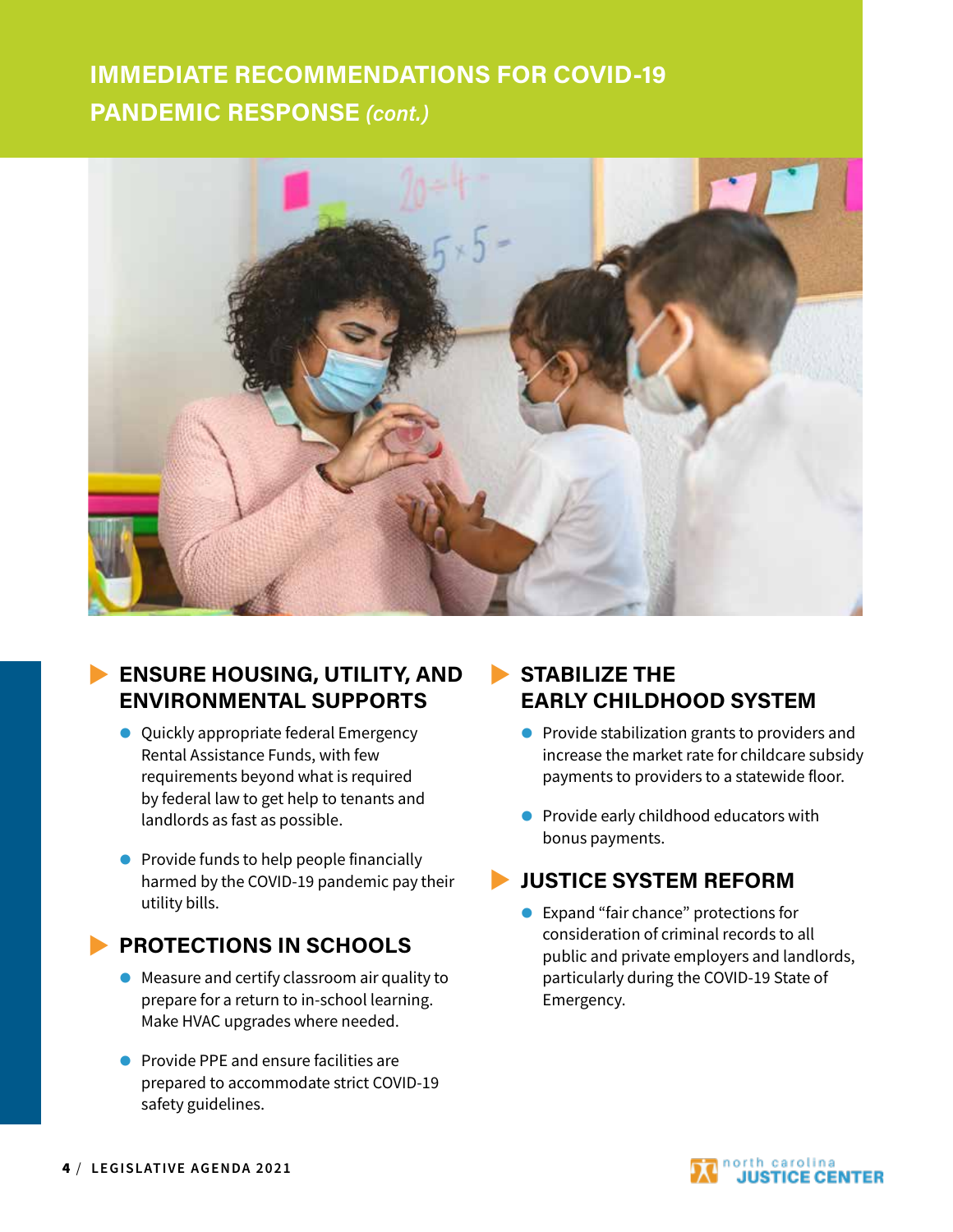Advance equitable economic stabilization strategies and safety net supports



- Increase corporate income tax rate from 2.5 percent to 6 percent.
- $\bullet$  Reinstate state Earned Income Tax Credit that is refundable and inclusive, set at 20 percent of federal credit.
- Help stabilize childcare system through establishment of a market rate floor for childcare subsidies and ongoing bonus payments to early childhood educators.
- **Offer income supports through increase in TANF benefit level, removal** of ABAWD (Able Bodied Adults Without Dependents) time limit waiver prohibition, expansion of childcare assistance and removal of parent copay, and time limit for those in post-secondary education.
- **Increase broadband access, including investment in infrastructure, support** for consumers to access broadband, priority infrastructure grants to public housing authorities and farmworker housing, and removal of barriers for municipal governments to connect underserved communities to broadband.

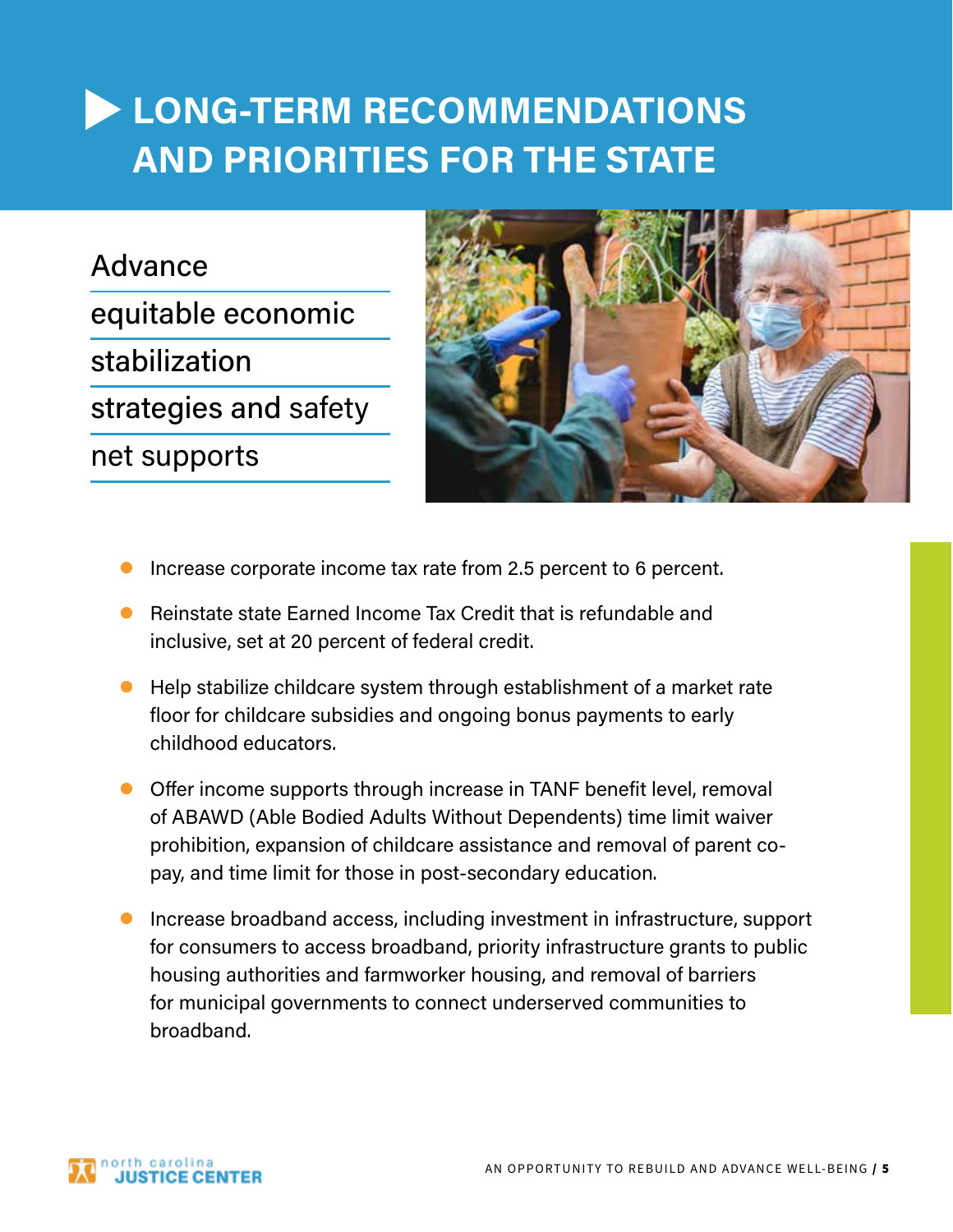Protect the well-being of North Carolinians by improving health care systems



- Expand Medicaid for adults with incomes up to 138 percent of the poverty line without creating new administrative barriers that will limit enrollment.
- $\bullet$  Prevent the proliferation of junk insurance products that jeopardize affordability of comprehensive health coverage and protections for North Carolinians with pre-existing conditions.
- **•** Ensure the Medicaid transformation process provides optimal outcomes for all end users, particularly North Carolinians who are people of color.
- **•** Work with leaders at the NCGA to urge federal government to restore Federal Medical Assistance Percentages to 100 percent in order to incentivize the expansion of Medicaid at no additional cost for North Carolinians.
- **•** Prioritize classification of broadband as a utility, ensuring all North Carolinians have access to the infrastructure necessary to utilize telehealth.
- Increase funding for Community Health Centers that offer quality, comprehensive medical services for people who are uninsured and underinsured across the state.
- Place cap of \$20-25 a month on insulin so that all people with diabetes in North Carolina can get this life saving drug at a reasonable cost, and take it as prescribed by their medical provider.

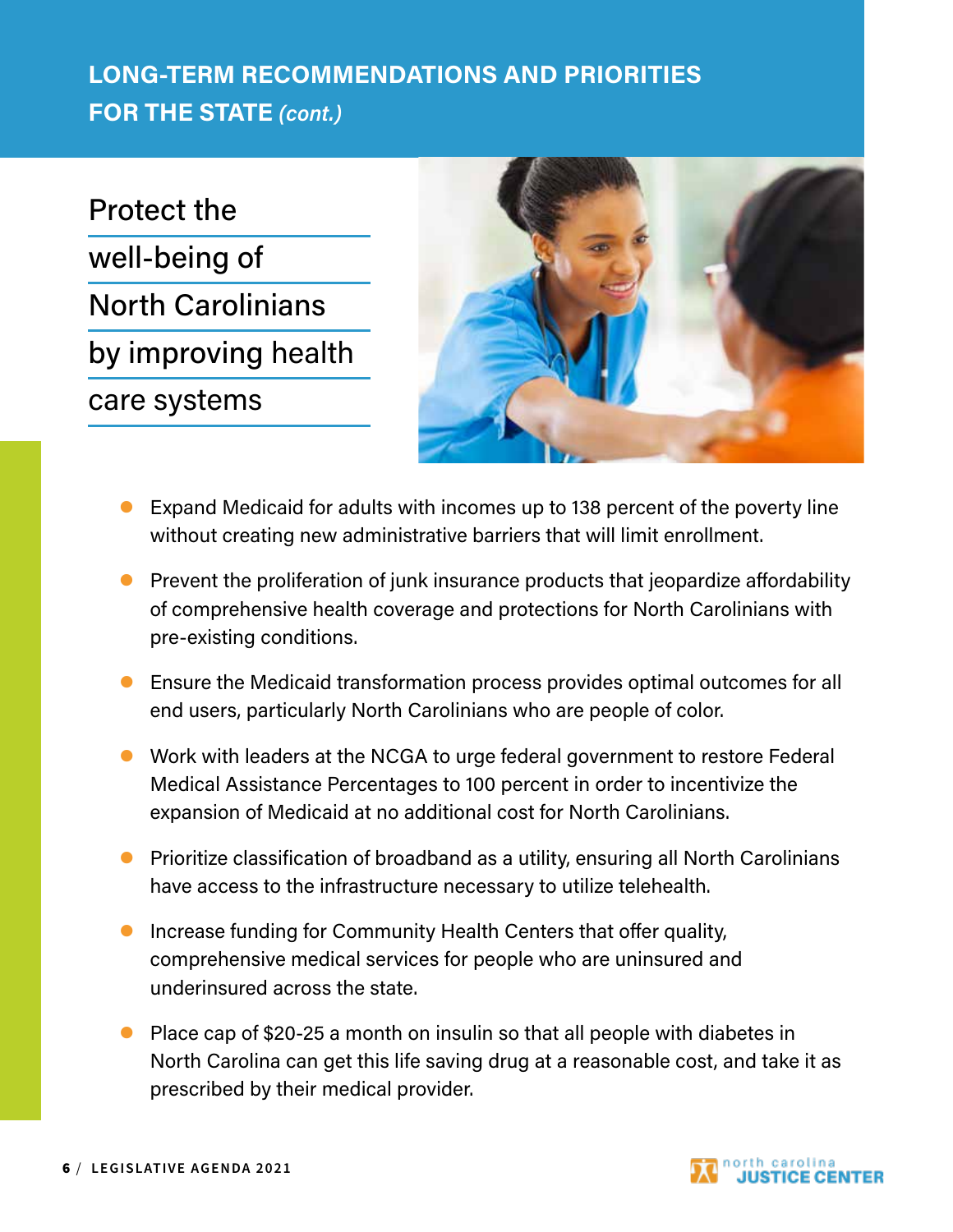Reform North Carolina's Unemployment Insurance program to support workers and the broader economy



- Increase duration for receiving benefits to 26 weeks, like most states.
- $\bullet$  Increase weekly benefit amount from one of the lowest in the country by ending a formula no other state uses to one that uses the highest quarter of wages.
- $\bullet$  Increase the maximum benefit amount from \$350 per week and index it to the state's wage growth.
- Increase the Earnings Allowance/Disregard so that more part-time workers can qualify for benefits.
- Establish Work-Sharing Option for employers to keep workers on the job.
- Re-establish eligibility for leaving work because of family hardship.
- Repeal waiting weeks for benefits.
- End Overpayment Collections when claimant is not at fault.

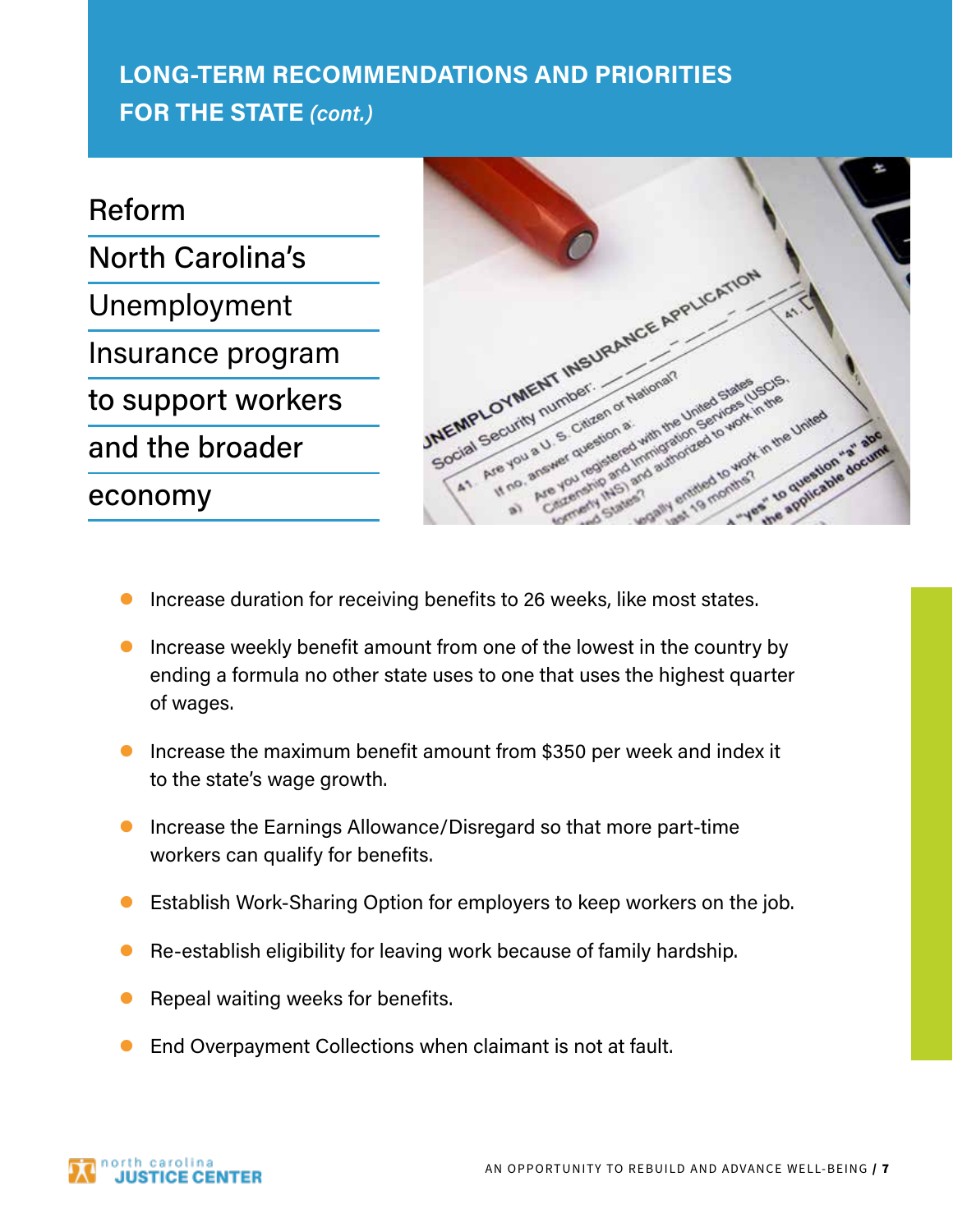Support workers through improved wages and employment policies so basic needs can be paid for and time can be taken to deal with family responsibilities



- Raise the North Carolina minimum wage to \$15 an hour.
- **•** Ensure everyone in North Carolina has access to paid family leave to welcome the birth or adoption of a child, provide extended medical care for a sick loved one, and recover from illness.
- $\bullet$  Sustain funding for childcare subsidies to provide affordable, quality childcare for workers with low incomes and those pursuing work or educational training.
- $\bullet$  Guarantee workers have a minimum number of paid sick days to care for themselves, sick children, and parents.
- $\bullet$  Ensure workers can use their paid or unpaid sick time for preventative healthcare and for family caregiving needs (kin care).
- Ensure workers who are survivors of sexual assault, domestic violence, and stalking can take paid or unpaid sick time to seek necessary services and support (safe time).
- **Ensure inclusive family definition in any paid leave, paid sick days, kin care, and** safe time legislation.
- **C** Guarantee pregnant workers will be offered reasonable accommodations, if needed, in order to continue working throughout their pregnancy, without jeopardizing their own health or that of their baby.

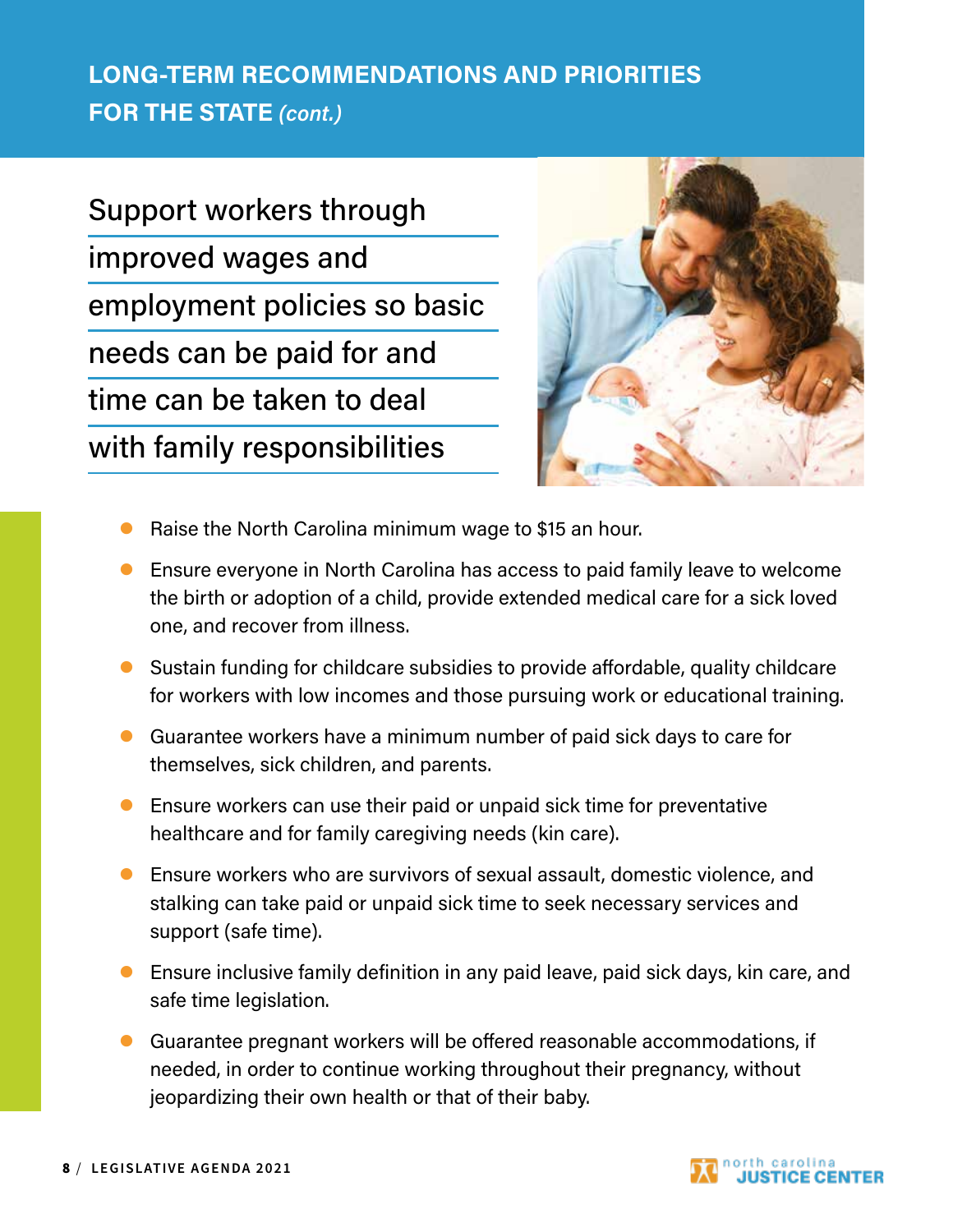Provide for access and protection for those in the immigrant community



- $\bullet$  Establish access to driver's licenses for the undocumented immigrant community.
- **•** Provide in-state tuition for North Carolinian youth, regardless of their immigration status.
- $\bullet$  Protect the immigrant community from further efforts to entangle local law enforcement with immigration enforcement.
- $\bullet$  Increase working opportunities for individuals with Deferred Action for Childhood Arrivals (DACA), such as expanded access to professional licenses.

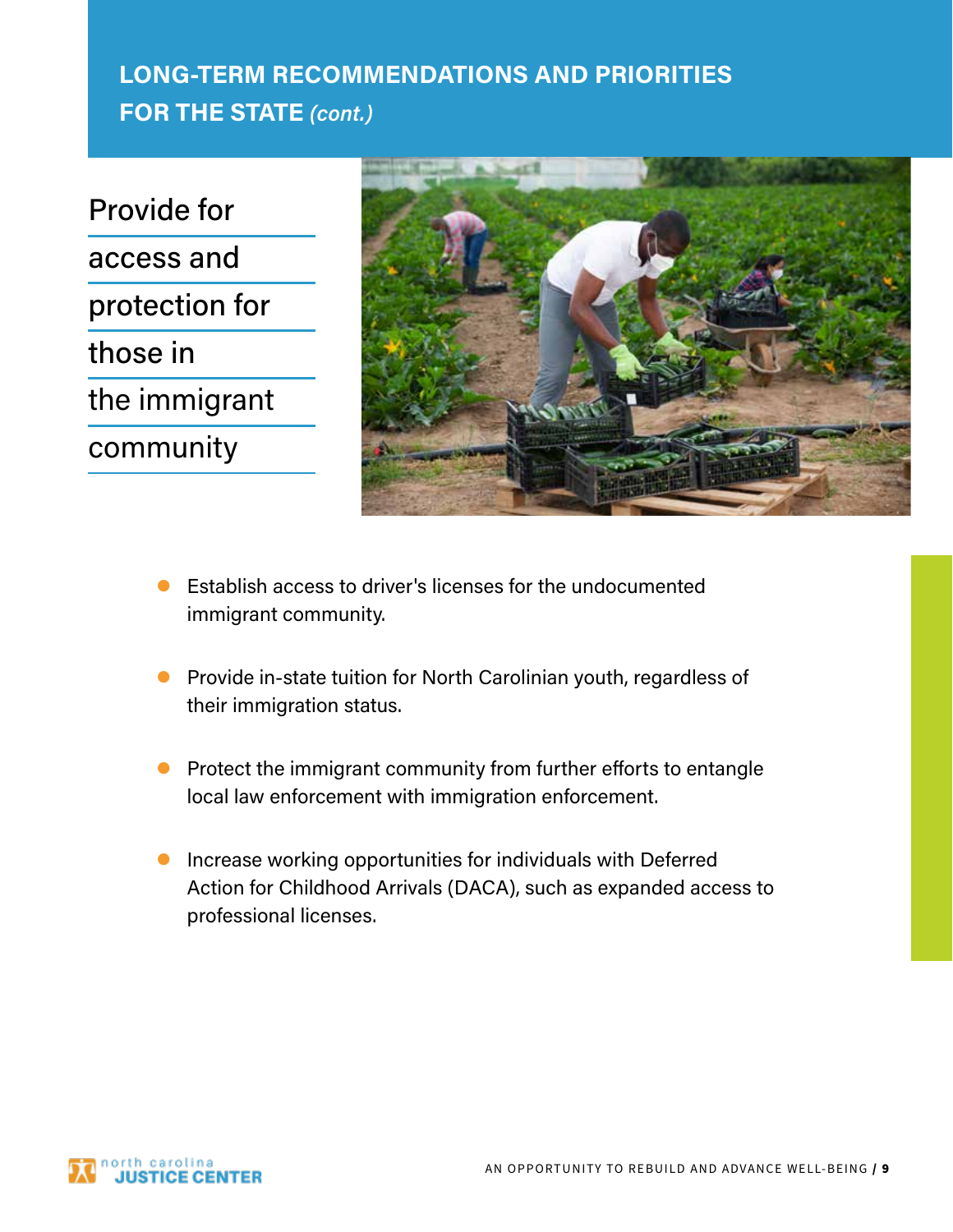Support programs that protect and aid tenants, homeowners, and consumers



### **Increase access to safe, decent, and affordable housing**

- Substantially increase recurring funding to the North Carolina Housing Trust Fund and Workforce Housing Loan Fund.
- $\bullet$  Increase the amount from Community Development Block Grant dedicated to affordable housing.
- $\bullet$  Implement a foreclosure prevention program for homeowners with low incomes who for no fault of their own cannot make mortgage payments.
- **P** Provide a process to remove an eviction filing from a tenant's record when the case is resolved.
- **Protect consumers from abusive predatory lending and other harmful practices**
	- Support legislation improving North Carolina legal protections against debt settlement companies.
	- **Combat legislation that weakens North Carolina laws against debt-buyer and** debt-collection practices.

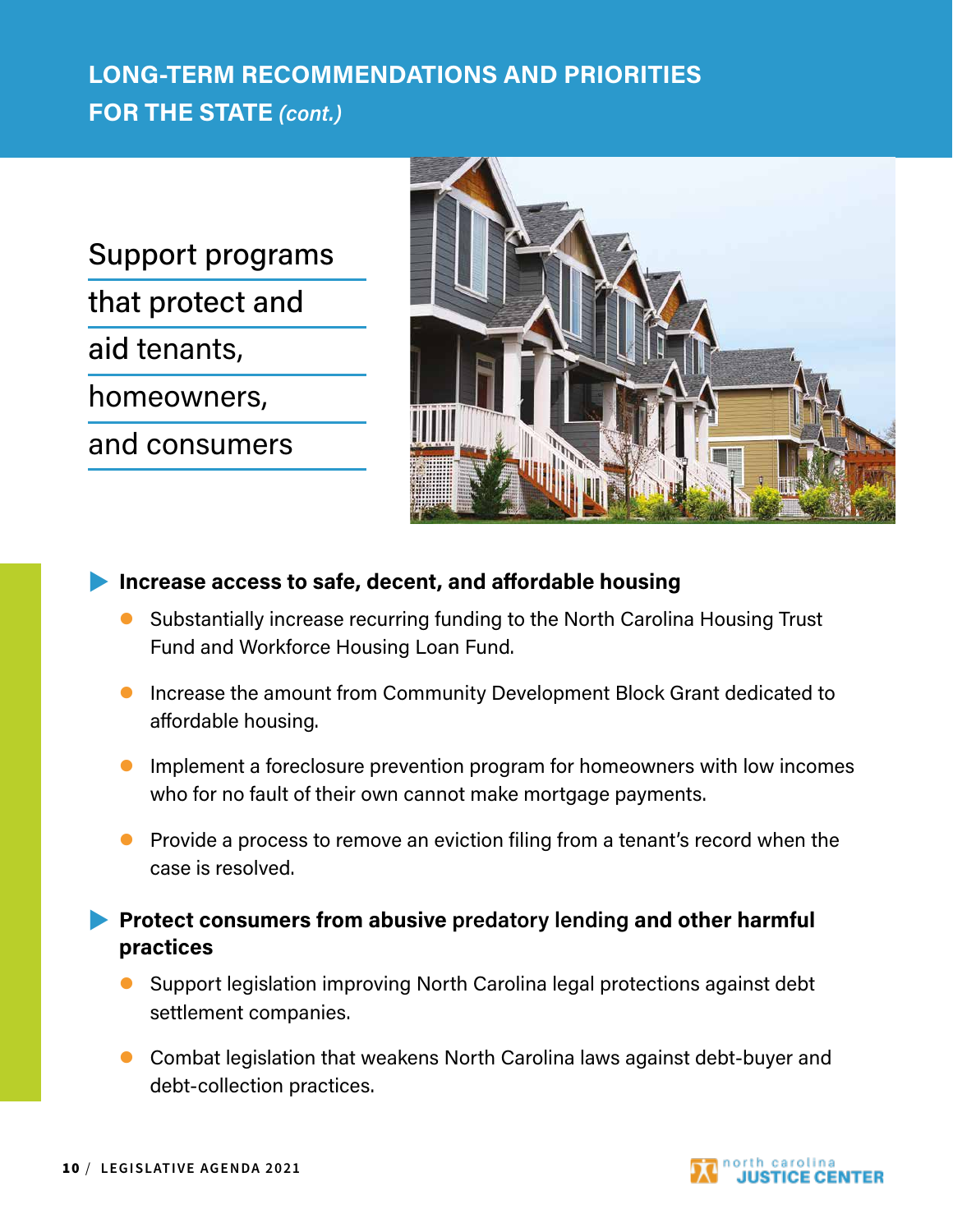- **Oppose legislation** weakening rent-toown regulations.
- **•** Protect existing North Carolina mortgage lending and mortgage broker laws.
- **Oppose legislation** that legalizes payday lending or car title lending.
- **Combat increased** rates and fees on



consumer loans or weaken consumer protections.

## **Ensure people with low incomes have access to affordable, environmentally sustainable energy**

- $\bullet$  Support energy efficiency, urgent repair, and weatherization residential programs for individuals and families with low incomes.
- $\bullet$  Support renewable energy and retire expensive, cost ineffective coal fired power plants.
- $\bullet$  Oppose legislation that raises electric rates and/or changes utility regulation without protecting and assisting consumers with low incomes.

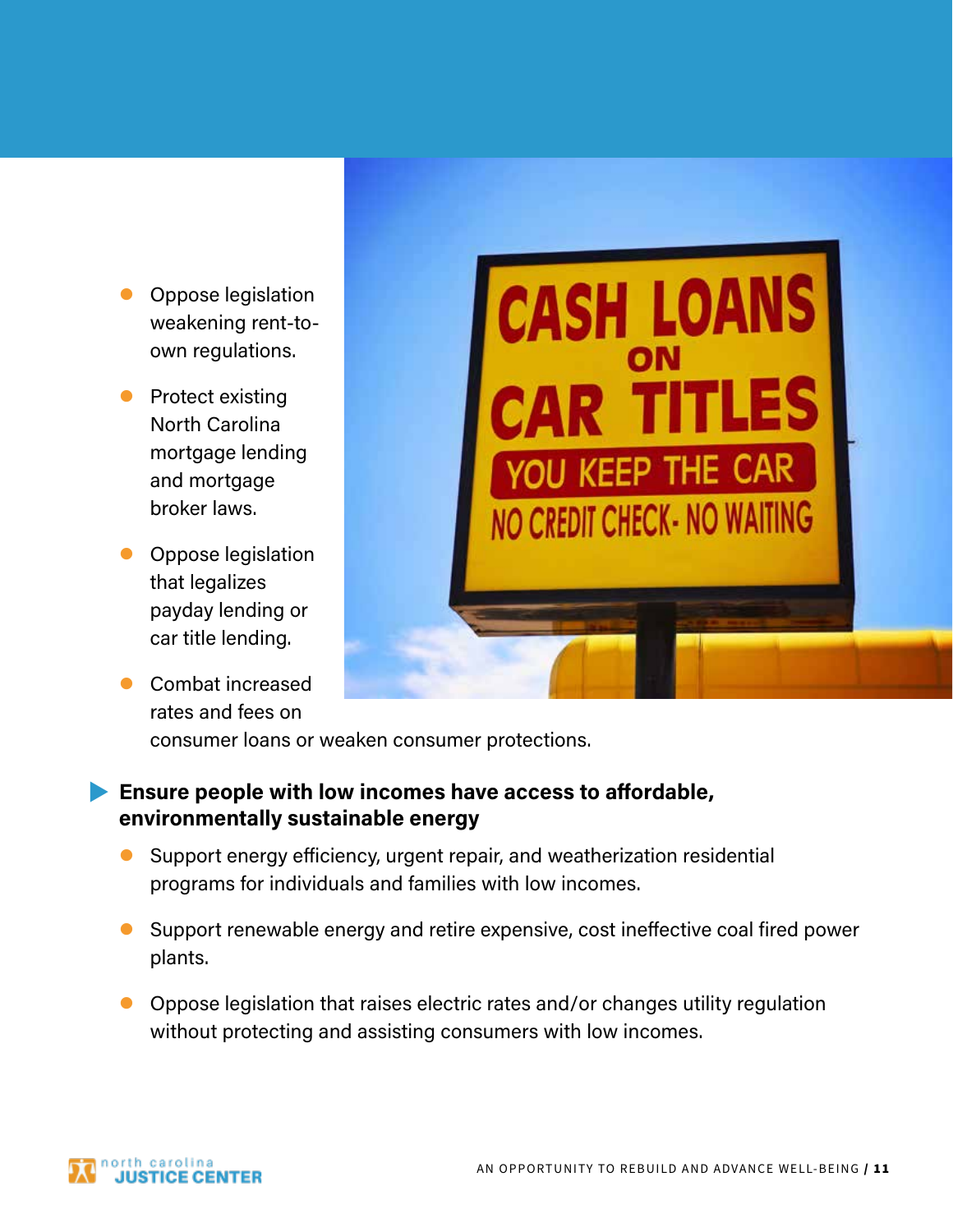Promote opportunity for and protect people who are currently or have been incarcerated, and improve fairness and equity in

the justice system



## **Reduce the population in North Carolina prisons**

- Mandate early release based on length of time from release date, type of conviction, and disparity of the sentence with current sentencing laws.
- $\bullet$  Expand the authority and capacity of the North Carolina Post-Release Supervision and Parole Commission and other decision-making entities within the North Carolina Department of Public Safety to conduct individual assessments of suitability for early release and other decarceration-focused relief.
- $\bullet$  Reform structured sentencing laws to shorten the maximum length of active sentences, eliminate use of mandatory minimums and "habitual" offenses, and reinstate the broad use of parole and other "second look" mechanisms like the North Carolina First Step Act.
- Require courts to consider alternatives to incarceration in order to keep "primary" caregivers" with their children.

**Facilitate the successful reentry of people with criminal records** 

- Provide proper treatment to individuals in prison with behavioral and substance use conditions.
- End solitary confinement.

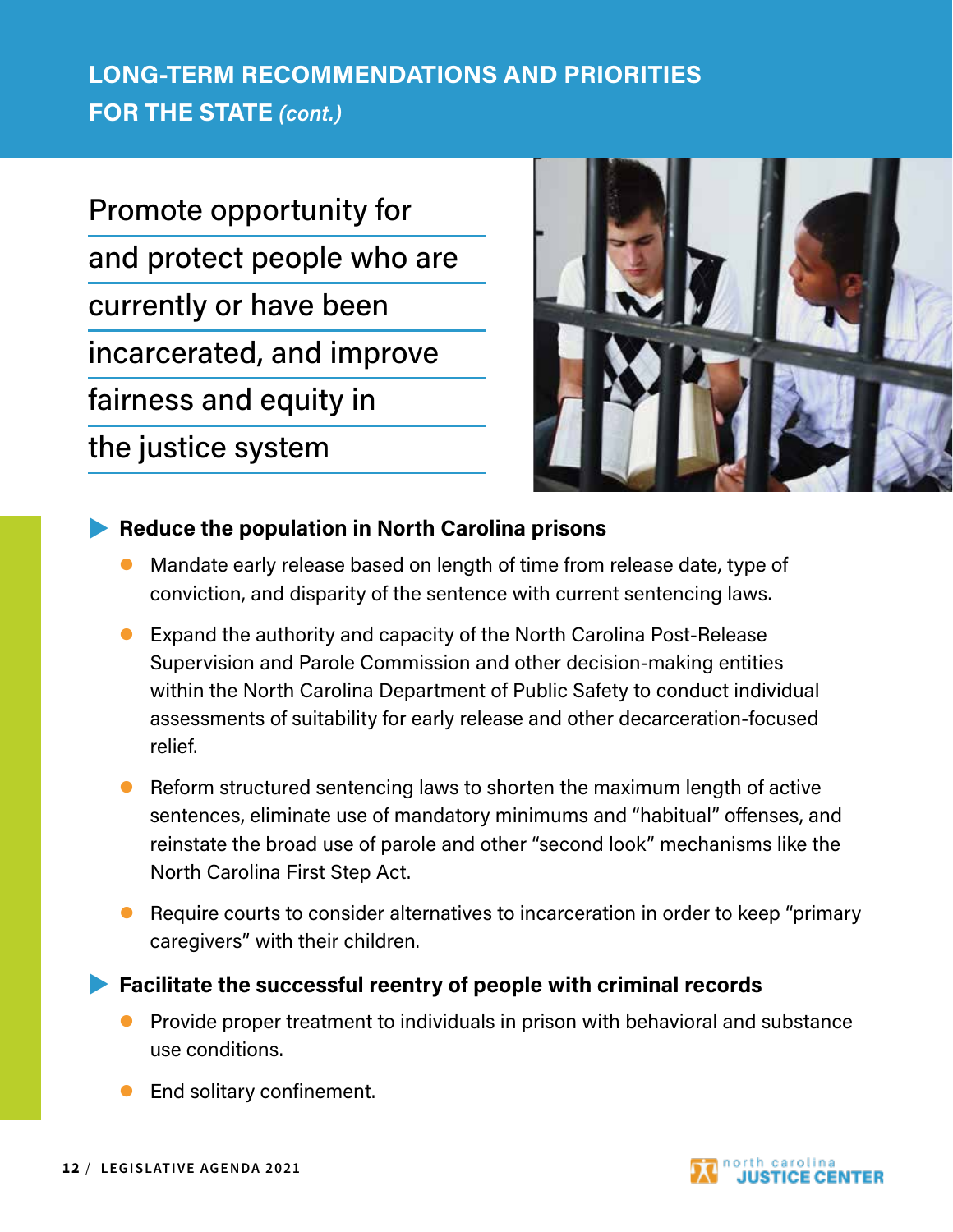$\bullet$  Provide funding and incentives to significantly increase housing and employment opportunities, especially for people exiting prison and people on the sex offense registry.

## **Increase opportunities to expunge criminal records**

Expand eligibility for expunctions to multiple nonviolent felony



• Narrow the misdemeanor and felony convictions that are considered "violent" and currently excluded from expunction relief.

## **Improve the fairness and equity of North Carolina's criminal justice system**

- Reduce court fees, mandate "ability to pay" protections, and eliminate draconian collection mechanisms like the indefinite suspension of driving privileges for "failure to pay."
- $\bullet$  Provide judges the discretion not to require sex offense registration for certain misdemeanor sex offenses.
- $\bullet$  Prohibit the commercial extortion and exploitation of booking photos ("mug shots") as an unfair trade practice.
- Repeal the North Carolina Unauthorized Substances Tax (the "Drug Tax").
- $\bullet$  Repeal the disqualification of SNAP benefits for individuals convicted of felony drug offenses.
- Extend voting rights to people on probation, parole, or post-release supervision for a felony conviction.

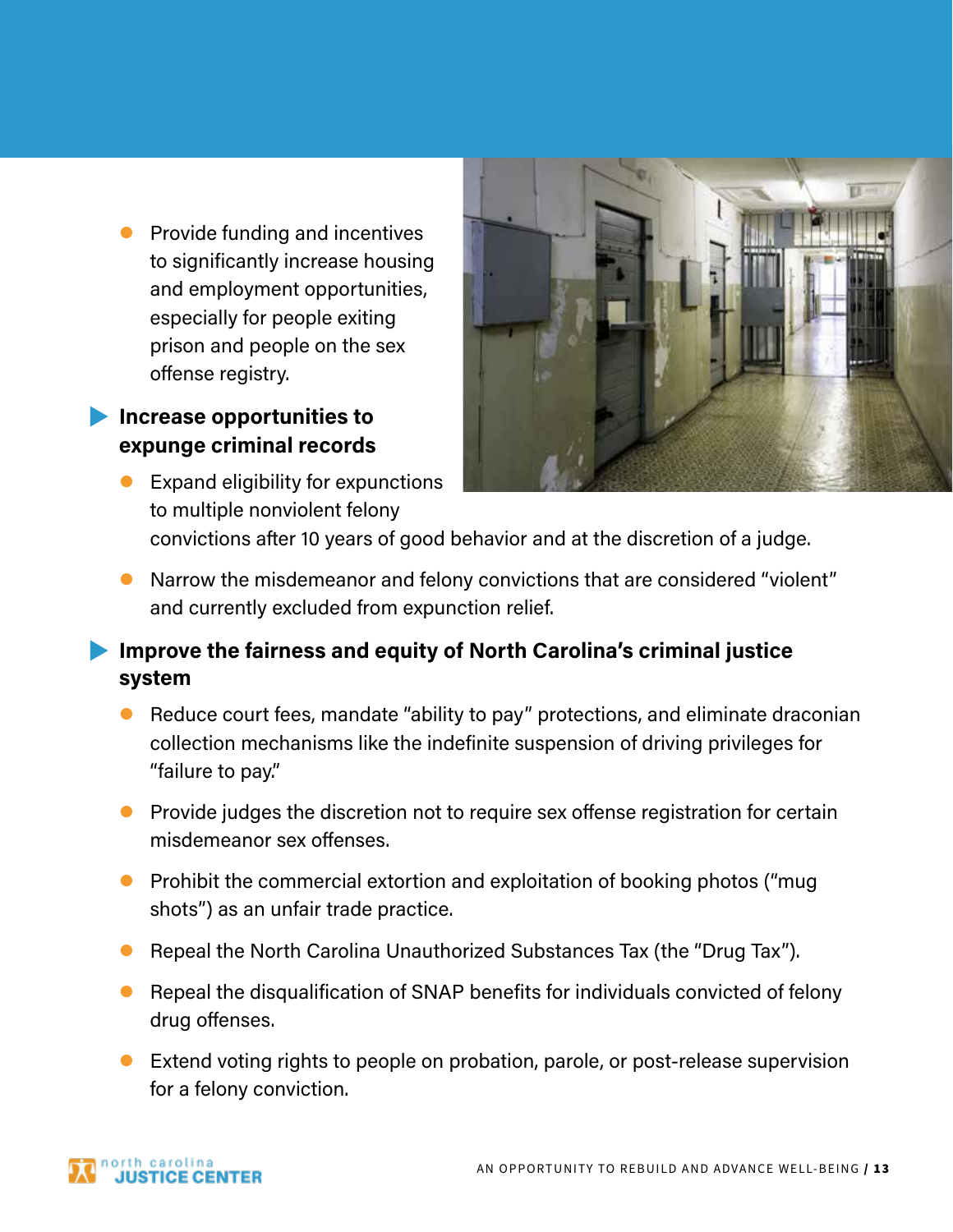Support the state's public education systems



## **Comply with all** *Leandro* **court orders to provide a plan for high-quality >> early education**

- Expand NC Pre-K with goal of ensuring all eligible students may attend a highquality, full-year prekindergarten program by the 2027-28 school year.
- $\bullet$  Expand funding for the childcare subsidy system.
- **Increase Smart Start funding with the goal of meeting 25 percent of the** statewide need for children from birth to age 5 by the 2027-28 school year.

## **Comply with all Leandro court orders to ensure adequate and equitable K-12 funding**

- $\bullet$  Ensure additional funding to benefit all students, particularly in categories such as classroom teachers, instructional support personnel, teacher assistants, textbooks, and supplies.
- Expand supplemental funding for disadvantaged students, disabled students, English learners, and low wealth districts.
- **•** Offer educator pay that is competitive with other professions.
- **IMPLEM** Implement recommendations from the DRIVE Task Force to expand the number of teachers and principals of color.
- l Overhaul school accountability measures to add additional, non-test-based measures of school quality and minimize the role of achievement.

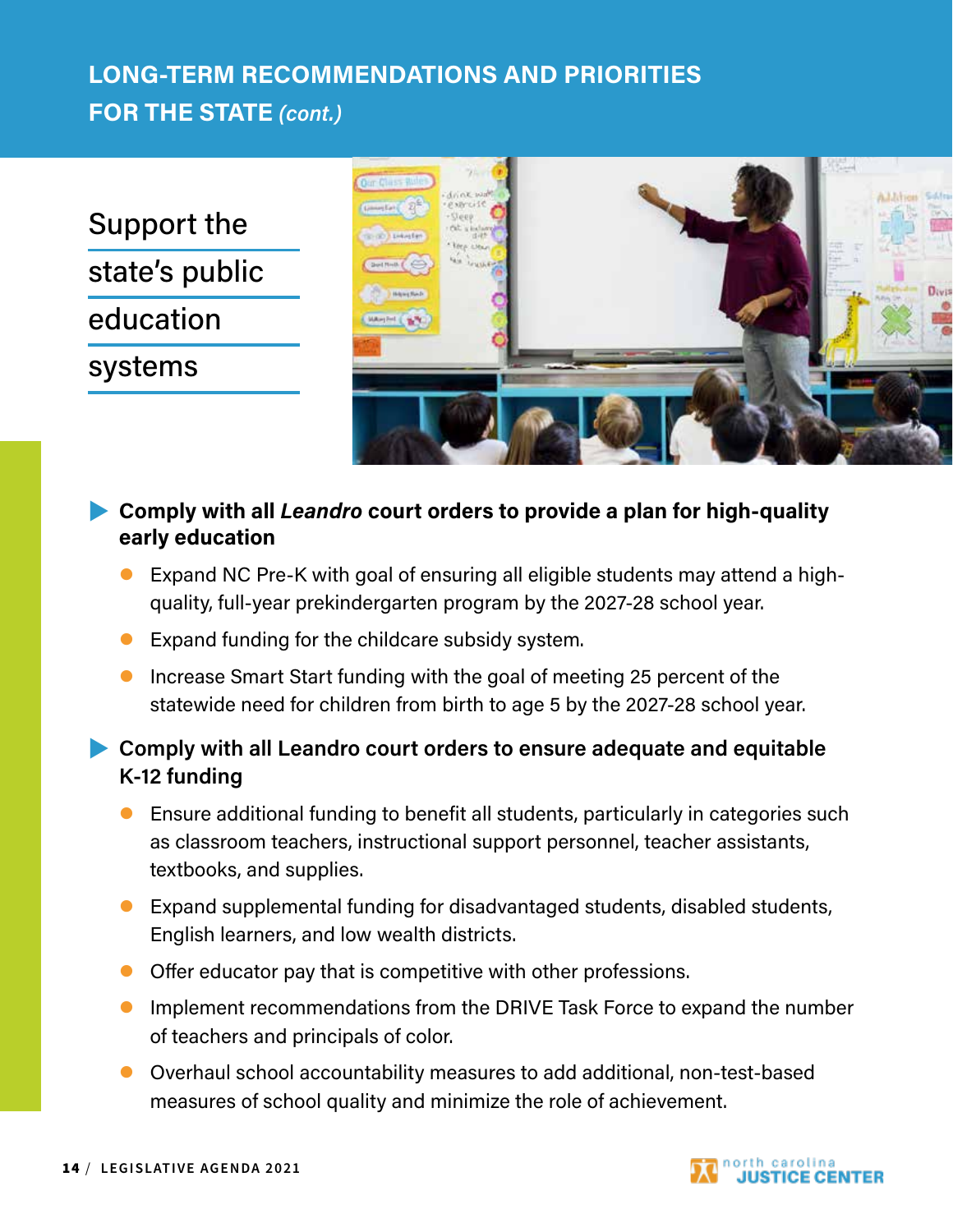- $\bullet$  Offer supports for highpoverty schools such as a fully staffed Department of Public Instruction District & Regional Support team and technical assistance for community schools models.
- **Ensure Leandro monitoring** plan includes representation and involvement from student



groups most impacted by harmful policies and declining investments, such as students of color, disabled students, English learners, and rural communities.

- **Provide necessary measures to create a world-class education system and help students compensate for interruptions to education created by the COVID-19 pandemic** 
	- $\bullet$  Close the digital divide for students by funding technology infrastructure in schools and expanding broadband infrastructure, particularly in low-income and rural communities.
	- $\bullet$  Bring school support staff (nurses, school counselors, and social workers) ratios in line with nationally recognized industry recommendations.
	- **Provide schools with supplementary funding to expand learning time via expanded** calendar and after-school opportunities.
	- $\bullet$  Create incentives and provide technical assistance to districts that are implementing school integration plans.
	- Address the current backlog of capital needs through a statewide school bond.
	- $\bullet$  Cap school choice options that exacerbate segregation and increase costs.
	- l Provide districts with an additional year of waivers from punitive test-based accountability measures.